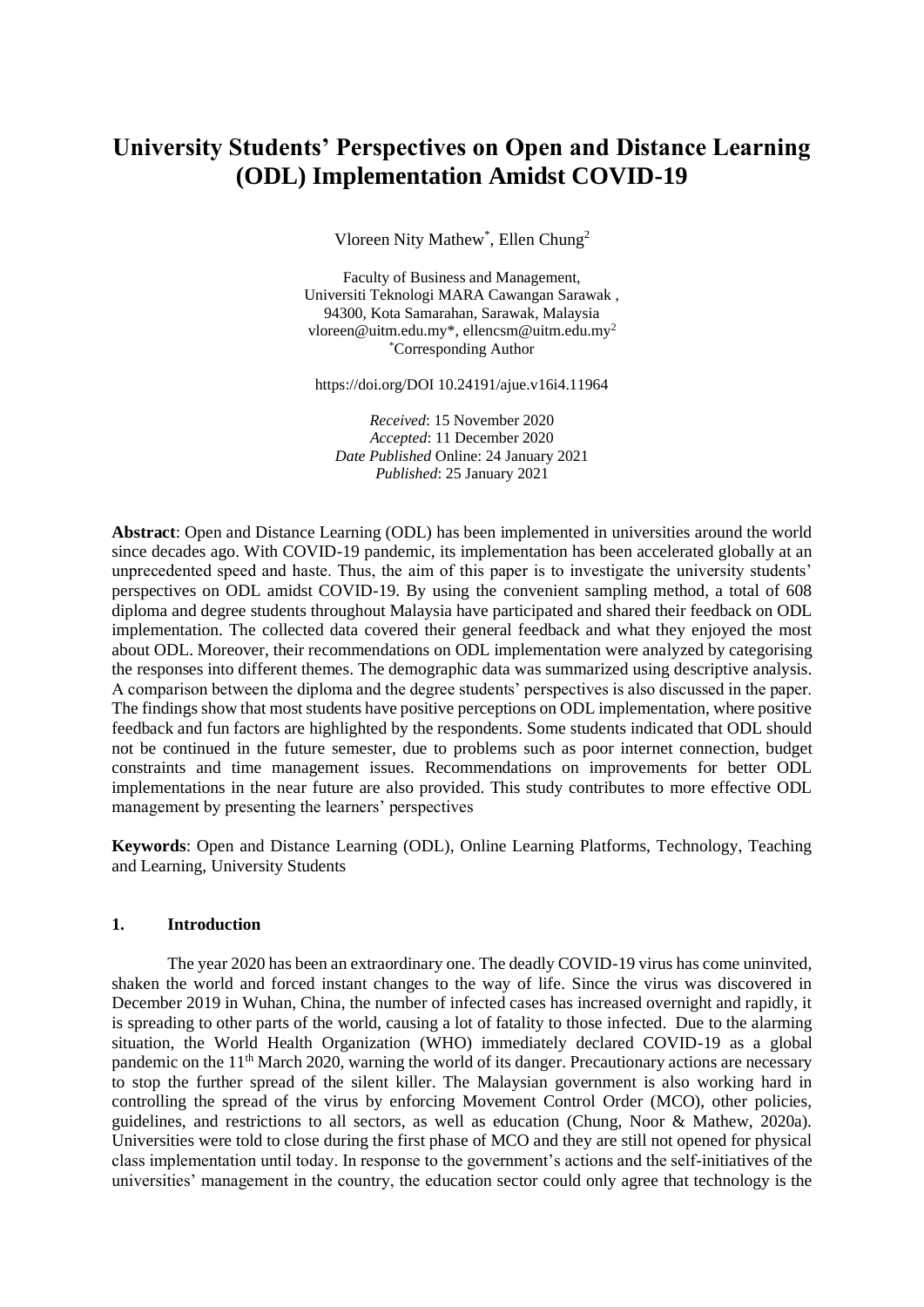only way forward. Despite the hardship caused by COVID-19, the learners' academic interests are not disregarded as most academicians strive hard to provide teaching and learning activities with any available methods, tools and means.

The development of technology has remarkably benefited many industries including the educational sector. The evolution of the internet technology has complemented the delivery of lessons, regardless of primary, secondary, or tertiary levels of education. Nowadays, the use of nonconventional methods of teaching is very relevant and of great demand as the group of learners in higher learning institutions are the technology natives (Chung et al, 2020a). Engaging students to do e-learning was a choice given, whether to implement that option in the learning environment or stick to being in the four walls method (Abdelmalak, 2015). Both instructors and learners are given no choice but to proceed with Online and Distance Learning as the replacement of the conventional face-to- face method. The issue now is whether ODL implementation has actually satisfied the learners in their academic achievement, as the students or learners are the important stakeholders during the whole teaching and learning process, in all educational institutions.

As a result, this paper aims to investigate the university students' perspectives on ODL implementation amidst COVID-19. For necessary improvements in the coming semester, exploring the students' perspectives is undoubtedly interesting but greater emphasis needs to be placed on how the implementation of ODL has impacted their learning in the past semester. Furthermore, understanding the students' perspectives will provide valuable insights on the improvements of ODL implementation, where these recommendations are necessary for a more effective lesson delivery. Hence, the paper has addressed these questions:

- 1. What are the general feedbacks on the ODL implementation?
- 2. What do the students enjoy most about ODL?
- 3. What are the areas of ODL implementation that require improvement?

Numerous studies have been conducted to discuss the impacts of the pandemic situation on the education sector. The restrictions to run the university normally has caused academic stress among university students and instructors, from having to change the ways things are run to having to acquire new technology skills within a short period of time. The pandemic has given a whole new experience to students in their learning environment (Adnan & Anwar, 2020). In the past, e-learning was discussed widely as the new way of delivering lessons. Today, ODL's popularity has skyrocketed as it offers the optimum solution to the academic stress during this current situation.

With the recent pandemic COVID-19outbreak, the need to use ODL in delivering the lessons has become more vital to ensure continuity of the teaching and learning process. Driven by United Nations Educational, Scientific and Cultural Organization's (UNESCO) 4<sup>th</sup> Sustainable Development Goals (SDG) that is to provide quality education for all, many universities are motivated to move towards that direction. The implementation of ODL in universities around the world has only increased further since COVID-19 pandemic early this year. Moreover, previous literatures have also noted the practicality of ODL implementations and the importance of students' feedback to enhance the learning outcomes. The findings vary from positive perceptions to drawbacks that might hinder the learners from making full use of ODL in their academic lessons (Ana,Purnawarman,Saripudin, Muktiarni, Dwiyanti, & Mustakim, 2020; Gosh, 2012; Shahzad, Hassan, Aremu, Hussain & Lodhi, 2020.

# **2. Methodology**

The study adopted a qualitative approach where the data was collected using a survey form. As the Movement Control Order was still in enforcement during data collection, utilizing Google Form as the tool was deemed most suitable. It was convenient and easily accessible to achieve the promising response rate from the targeted respondents. The items were divided into two sections, namely the respondents' demographic and the open-ended questions to gauge the feedback on the ODL implementation. The demographic items include the respondent's gender, age, program level, semester, location of ODL engagement, the state location they are at, and internet connection quality. The openended questions are: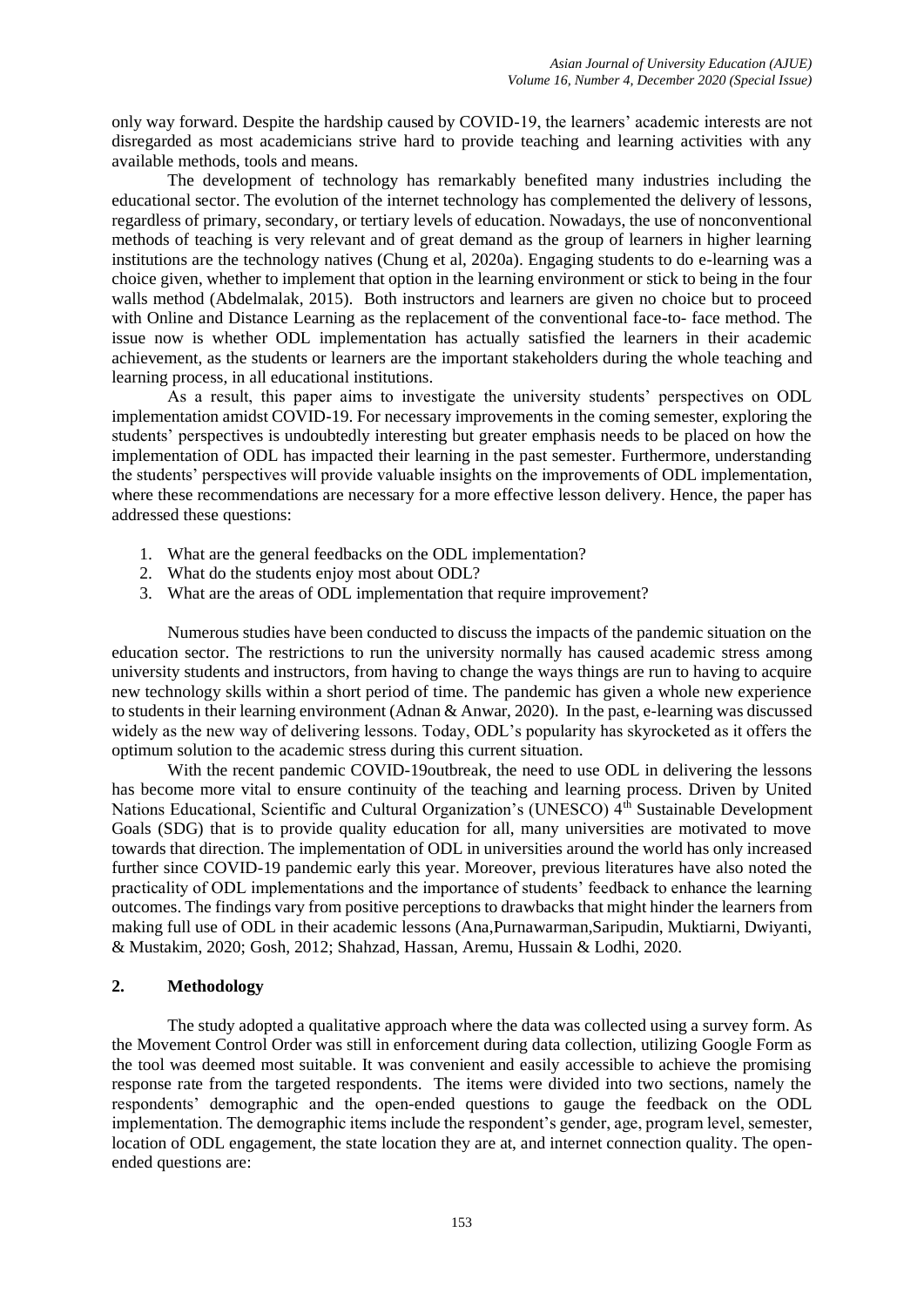- 1) What are your feedbacks regarding ODL implementation of your university?
- 2) What are the things you enjoy most about ODL implementation?
- 3) What are your recommendations on ODL implementation in the future?

The responses in the demographic section were later analyzed using the descriptive tools of SPSS, the frequency, and the percentage. The open-ended responses were grouped and categorized into meaningful themes as the foundations of results and discussions of the study findings. The online survey used convenience sampling to draw samples from university students all around Malaysia. To reduce bias, Google Form is distributed through the instructors and colleagues, instead of distributing directly to the students. In this manner, the survey is directed to the right target group. The first half of the responses were checked before full analysis was performed.

### **3. Results and discussions**

A total of 608 respondents from both diploma and degree throughout Malaysia have participated and shared their feedback on the ODL implementation in their respective universities. The response rate was satisfying, and this was contributed by the convenience offered by the tool used in the data collection process. The qualitative data on the students' perspectives have covered their general feedbacks, what they have enjoyed most about ODL and their recommendations on ODL implementation, in which were analyzed accordingly and reported in this section. The demographic background of the respondents is shown in the Table 1.

The respondents of the study consist of 35.5% males and 64.5% female respondents, with the age range between 18 to 25 years old, and the majority of the respondents are 20 years old with 38.5%, while the lowest number of respondents are from the 18 years old group with 0.8%. This is consistent with the next category of the demographic background, in which most of the respondents are diploma students with 387 respondents. In terms of semester, the highest percentages are the respondents who are currently in their second semester with 40% and the lowest with 2.1% from those who are currently in their  $7<sup>th</sup>$  semester and above. The next item on the demographic profile is the location of the respondents during ODL engagement in the past semester. 63.7% of them were at home (city areas), followed by 30.8% who were also at home but in the rural areas, and lastly, 5.6% did their ODL at their university hostel. In terms of the state location they were at, the percentages between the states in West Malaysia and East Malaysia show 18.4% difference and most of the respondents were located in Sabah and Sarawak during the ODL implementation. Finally, the respondents were also asked to rate their internet connection quality during ODL. Majority had average quality of internet connection with the highest percentage of 46.9% and the least with poor internet connection quality, 6.3 %. The extreme end of very good internet connection quality and the poor internet connection quality does not show great difference.

The next section of this paper discusses the themes that emerged from the responses collected from the respondents. A total of 1,351 responses were generated, analyzed and categorized into a group of themes. The summary of 1,351 responses according to program level is shown in Figure 1. As depicted, majority of the responses came from the degree students, which is 59%, although the number of degree level respondents is less than diploma students. The possible reason could be that they are more matured, hence better at expressing their thoughts on ODL implementation. The summary of the total themes that emerged from the responses is available in Table 2.

| <b>Table 1.</b> Demographic table of the respondents |  |
|------------------------------------------------------|--|
|                                                      |  |

| ື້<br> |  |
|--------|--|
|        |  |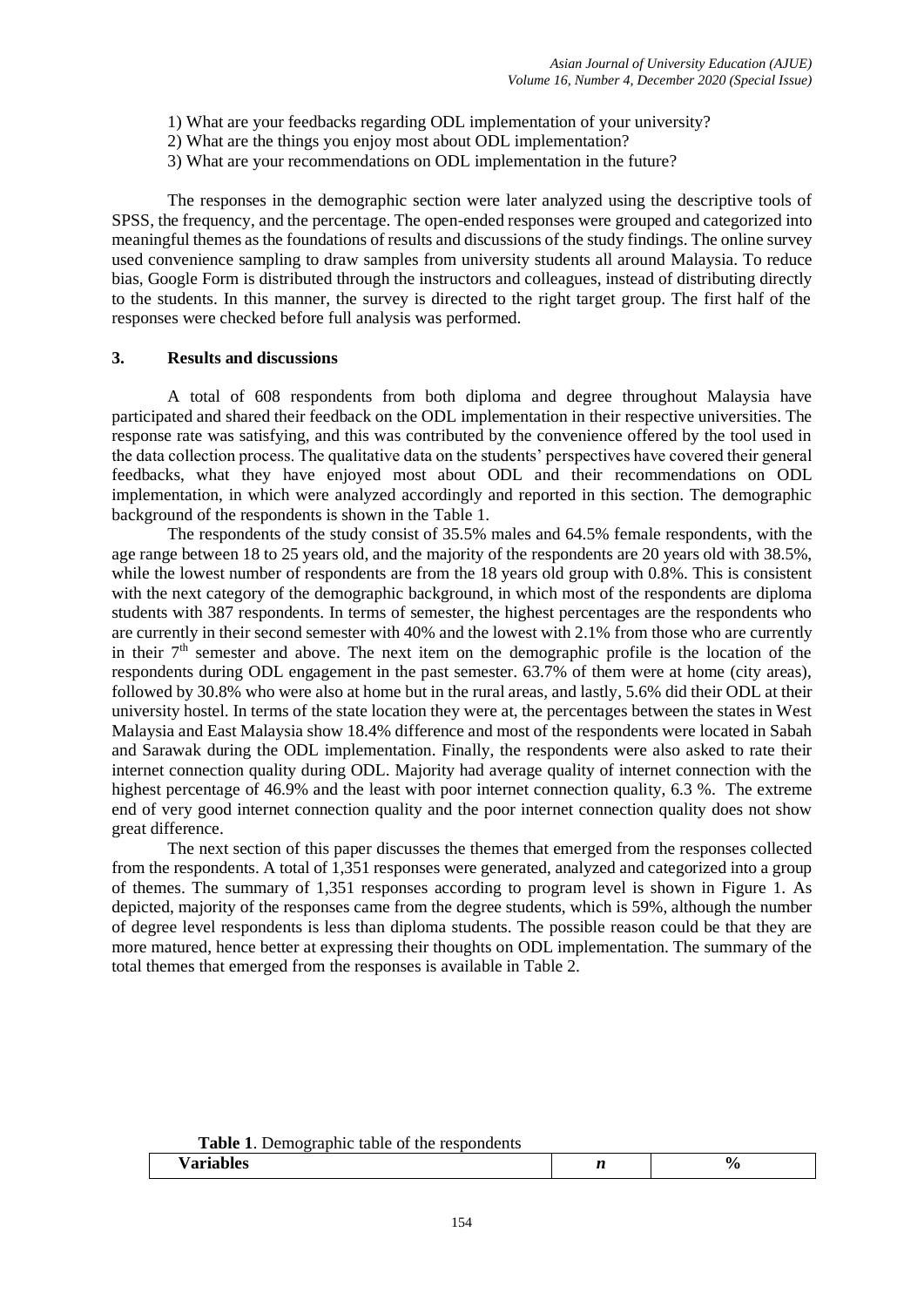*Asian Journal of University Education (AJUE) Volume 16, Number 4, December 2020 (Special Issue)*

| Gender                             |     |      |
|------------------------------------|-----|------|
| Male                               | 216 | 35.5 |
| Female                             | 392 | 64.5 |
| Age                                |     |      |
| 18                                 | 5   | 0.8  |
| 19                                 | 105 | 17.3 |
| 20                                 | 234 | 38.5 |
| 21                                 | 135 | 22.2 |
| 22                                 | 79  | 13.0 |
| 23                                 | 26  | 4.3  |
| 24                                 | 18  | 3.0  |
| 25                                 | 6   | 1.0  |
| Program Level                      |     |      |
| Diploma                            | 387 | 63.7 |
| Degree                             | 221 | 36.3 |
| Semester                           |     |      |
| 1                                  | 26  | 4.3  |
| $\overline{c}$                     | 243 | 40.0 |
| $\overline{3}$                     | 94  | 15.5 |
| $\overline{4}$                     | 153 | 25.2 |
| 5                                  | 50  | 8.2  |
| 6                                  | 29  | 4.8  |
| 7 and above                        | 13  | 2.1  |
| Location of ODL engagement         |     |      |
| Home/ City                         | 387 | 63.7 |
| Home/ Rural areas                  | 187 | 30.8 |
| <b>University Hostel</b>           | 34  | 5.6  |
| State location you are in          |     |      |
| East Malaysia                      | 360 | 59.2 |
| West Malaysia                      | 248 | 40.8 |
| <b>Internet Connection Quality</b> |     |      |
| Very Good                          | 47  | 7.7  |
| Good                               | 238 | 39.1 |
| Average                            | 285 | 46.9 |
| Poor                               | 38  | 6.3  |



**Figure. 1.** The Responses Percentages between diploma and degree respondents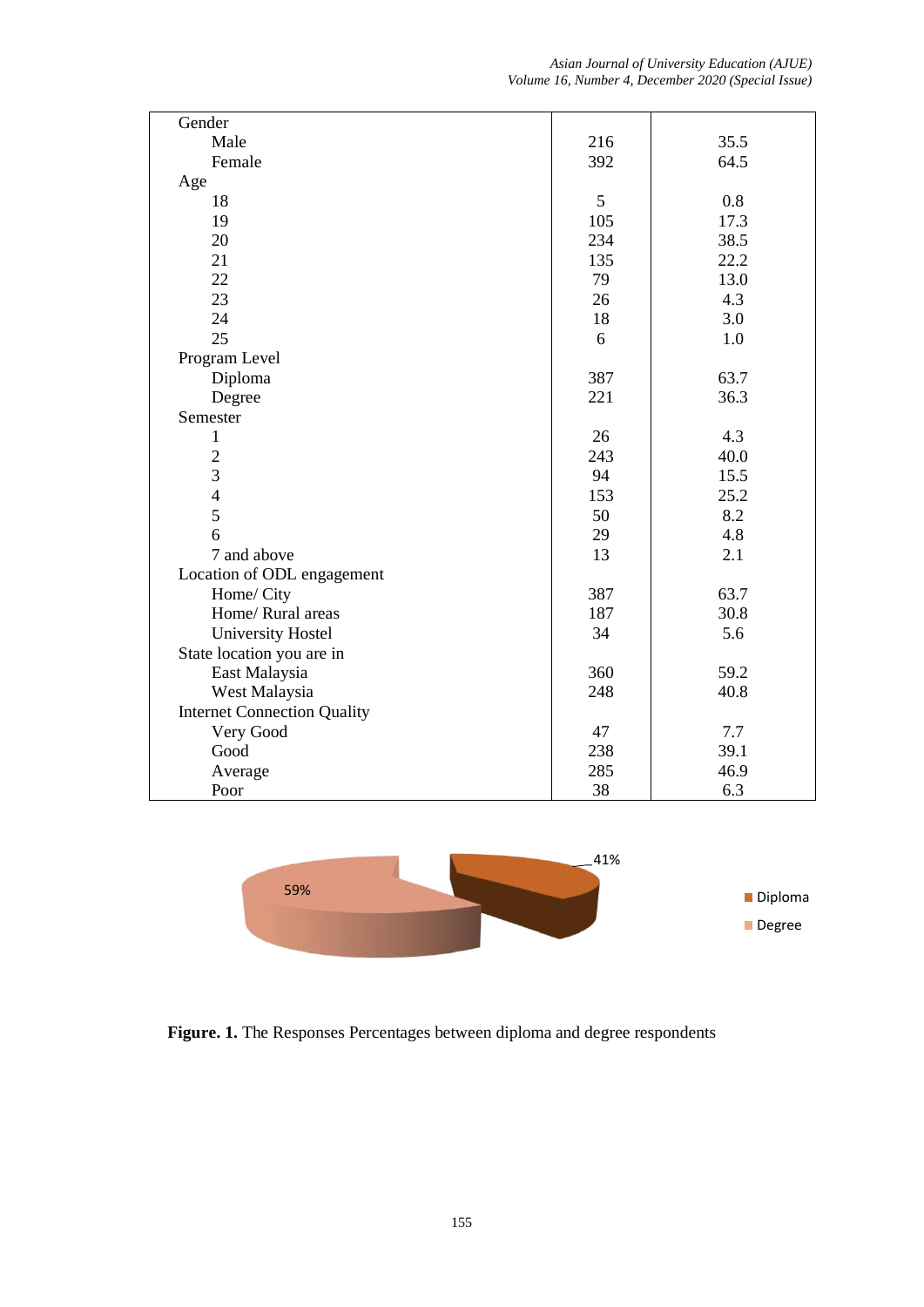|                        |                                   |                         | <b>Program Level</b> |                  |
|------------------------|-----------------------------------|-------------------------|----------------------|------------------|
| <b>Items</b>           | <b>Themes Emerged</b>             | <b>Total Themes</b>     | <b>Diploma</b>       | <b>Degree</b>    |
|                        |                                   |                         | $\boldsymbol{n}$     | $\boldsymbol{n}$ |
|                        | Lecturers' delivery style         |                         | 102                  | 39               |
|                        | <b>ODL</b> Platforms              |                         | 89                   | 87               |
|                        | <b>ODL Flexibility</b>            |                         | 52                   | 15               |
| The general            | Preference on physical class      |                         | 10                   | 6                |
| feedbacks on ODL       | Internet connection               | 9                       | 24                   | 8                |
| implementation         | Okay with ODL                     |                         | 17                   | 38               |
|                        | Not enjoying ODL                  |                         | 16                   | 45               |
|                        | Others                            |                         | 16                   | 12               |
|                        | No comment                        |                         | 20                   | 32               |
|                        |                                   | <b>Total responses:</b> | 346                  | 382              |
|                        | <b>Interactions</b>               |                         | 24                   | 52               |
|                        | Choice of ODL Platforms & methods |                         | 40                   | 102              |
| <b>Factors enjoyed</b> | Flexibility and convenience       |                         | 30                   | 83               |
| most about ODL         | Learning from home                | 7                       | 12                   | 24               |
| implementation         | <b>Online Assessments</b>         |                         | 17                   | 25               |
|                        | Ability to meet dateline          |                         | 9                    | 13               |
|                        | Everything about ODL              |                         | $\overline{2}$       | 16               |
|                        |                                   | <b>Total responses:</b> | 134                  | 315              |
|                        | Internet connection aid           |                         | 25                   | 5                |
|                        | Interesting ODL delivery          |                         | 33                   | 30               |
| <b>The</b>             | Time management & Scheduling      | 7                       | 10                   | 17               |
| recommendations        | Reduction in assignments          |                         | 18                   | 2                |
| on ODL                 | Use pre-recorded lesson more      |                         | 32                   | 44               |
| implementation         | Others                            |                         | 12                   | 16               |
|                        |                                   | <b>Total responses:</b> | 130                  | 144              |
|                        | <b>GRAND TOTAL</b>                | 22                      | 1,351                |                  |

| Table 2. Summary of themes based on items and program levels |  |  |  |  |  |  |
|--------------------------------------------------------------|--|--|--|--|--|--|
|--------------------------------------------------------------|--|--|--|--|--|--|

Based on the table above, a total of 22 themes have emerged from the responses that are obtained from the three open- ended questions of the survey. The first item is on the general feedback on ODL implementation which recorded 346 responses from the diploma program and 382 responses from the degree program. Nine consistent themes come into sight for both program levels, namely Lecturers' delivery style, ODL Platforms, ODL Flexibility, Preference on physical class, Internet connection, Okay with ODL, Not enjoying ODL, Others and No comment. The validity of the themes is consistent with the past study by Cole, Shelly & Swartz (2017) and Swan (2001). The most frequent feedback given by the diploma students comes from the lecturers' delivery style theme where the respondents gave comments on their lecturers' delivery during ODL. For instance, they hoped their lecturers could check their understanding by asking questions every now and then, to provide more examples to the contents and to give out exercises, not quizzes. However, when combined, the majority of the repeated feedback show the choices of ODL platforms used by the lecturers, with 176 responses. Among the comments, they claimed to be happy with the choice of platforms used by their lecturers, such as YouTube, which is entertaining and convenient. The responses show positive reactions to the use of Google Classroom where the students could view the awarded marks immediately after the lecturers have completed their marking. Among these nine themes, only one theme falls under the negative reaction of ODL. The 'not enjoying ODL' theme has indicated 61 responses. Some clarified their reasons such as it was tough due to poor internet connection and the difficulty to cope with ODL. In the 'Others' category theme, the majority of the feedback complimented the lecturers' efforts in trying their best to deliver ODL during this difficult time and they believe everything will be better in the future. Table 3 shows some direct quotes on the general feedback responses.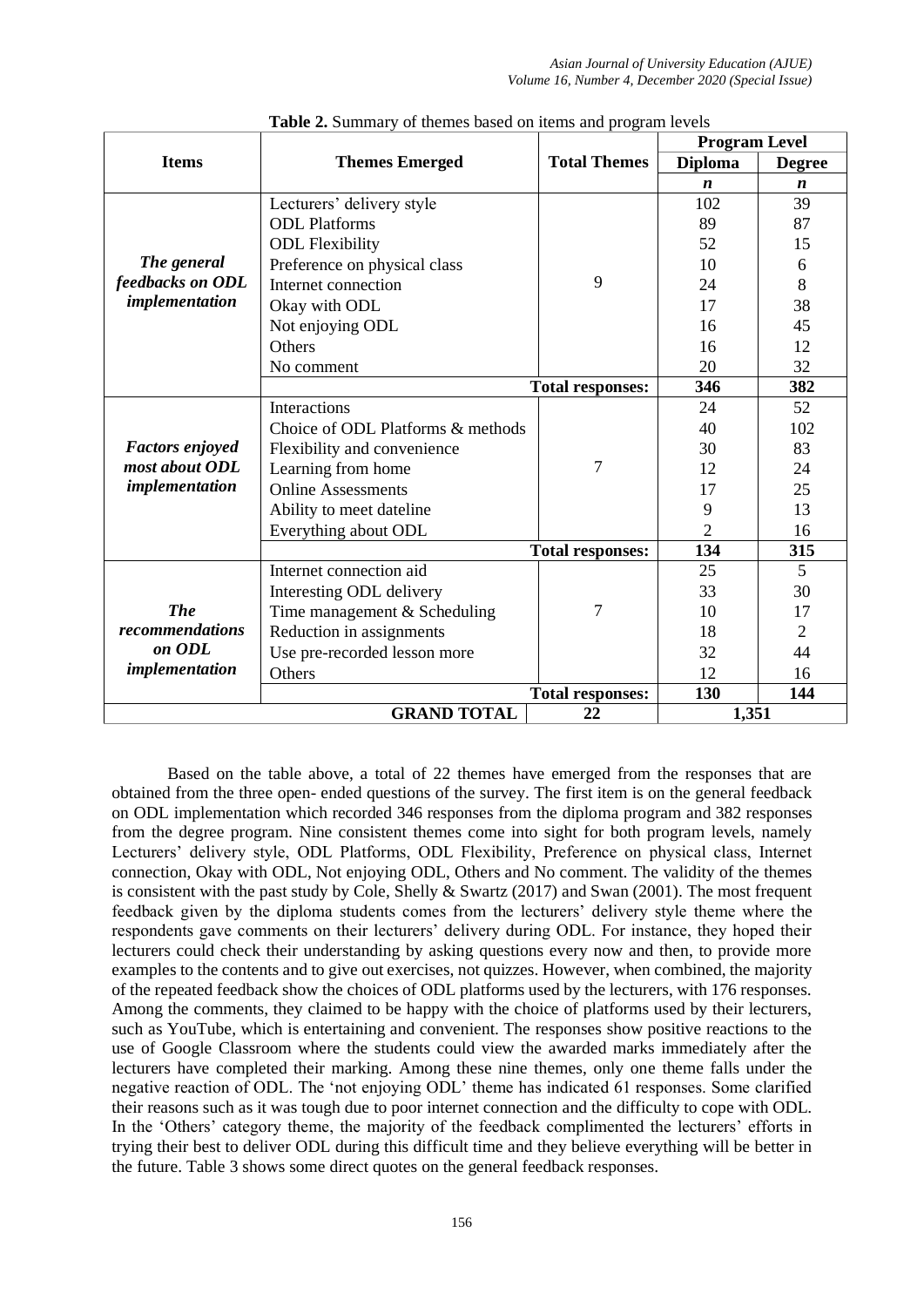| Table 3. General Feedback Responses extracted from different themes |
|---------------------------------------------------------------------|
|---------------------------------------------------------------------|

| No. | <b>Responses</b>                                                                                                                                     |
|-----|------------------------------------------------------------------------------------------------------------------------------------------------------|
| 1.  | Continue to use recorded videos because it consumes less internet quota than attending classes                                                       |
|     | through Google Meet/ Facebook Live/Zoom Meeting.                                                                                                     |
| 2.  | Now, I am satisfied with pre-recorded videos so that I can replay when I do not understand the                                                       |
|     | content                                                                                                                                              |
| 3.  | I'm not expecting 100% online, might be good if 50-50 online and face to face but what can we do since this MCO, we cannot attend face to face class |
|     |                                                                                                                                                      |
| 4.  | Everything is excellent, I like this way of teaching and learning method.                                                                            |
| -5. | So far okay, we will get used to it very soon                                                                                                        |

When asked on what they have enjoyed the most about ODL implementation, both groups also have consistent themes on the factors (seven fun factors). For the first theme which is interaction, the degree students recorded higher responses with 52 responses compared to 25 responses from the diploma group. Though both groups enjoyed the interaction during ODL, degree students are found to enjoy it more. The next enjoyable theme is the choice of ODL platforms and methods used by the lecturer. This is proven by the highest frequency of this theme by both diploma and degree groups as compared to other themes. For instance, the positive comments mainly highlighted on how pleased they were when the lecturers chose to use the most convenient platforms to conduct the lessons, such as Google Classroom, YouTube videos, Zoom Meeting, Telegram and WhatsApp. Though some mentioned that they did not prefer the class to be done via messaging (WhatsApp & Telegram), they still appreciate the efforts made by the lecturers to reach them. Both groups are found to be happy with the choices made by lecturers who used asynchronous methods, in a form of video, voice note or audio recordings. They repeatedly claimed that this helped them to cope with the lesson better, besides the convenience factor. The method did not only allow them to feel as if they were in actual class, but this enabled them to repeat the lecture anytime when needed, mainly to enhance the understanding of the subject. Some of the responses are shown in Table 4**.**

**Table 4.** Responses on what the respondents enjoy most about ODL

| No. | <b>Responses</b>                                                                                                                                                                                                 |
|-----|------------------------------------------------------------------------------------------------------------------------------------------------------------------------------------------------------------------|
|     | I enjoyed online class because I can access all the information of the courses anytime I want                                                                                                                    |
|     | Being able to repeat the pre-recorded video to understand better                                                                                                                                                 |
|     | 3. $\begin{bmatrix} I can watch the pre-recorded videos of the topic that I do not understand multiple times \\ No face to face during morning class where I don't have to get up and get dressed up for class.$ |
|     |                                                                                                                                                                                                                  |
|     | It is easy to submit our assessment                                                                                                                                                                              |

Another interesting fun factor that emerged from the responses is learning from home. 36 responses from both diploma and degree students mentioned that they are happy to attend online classes from home as they do not have to get out of bed and avoid the morning rush to attend classes. Not only that, another two themes they enjoyed on ODL are the online assessments and the ability to meet deadlines. Clearly, the degree students enjoyed the online assessments slightly more than the diploma and they felt encouraged when they were given more assessments as exercises, especially for calculation subjects. On the ability to meet deadlines, ODL literally gives the students this advantage as they can easily submit their work on time, anywhere without having to go to the physical place or print out assignments. 18 responses have made up the final theme where they enjoyed everything about ODL in the past semester. However, the exact factor contributing to that was not mentioned.

Apart from the general comments and the fun factors that contributed to the enjoyment in ODL, the respondents also shared their areas of concern to help improve ODL implementation in the future. Out of the 274 responses received from diploma and degree students, seven themes were generated. They have recommended that they should be considered to get some aid for internet connection as ODL consumed a lot of their mobile data. Some hoped to get data support from the government to curb the internet connection problems in their areas, in order to ease their participation during ODL exercises.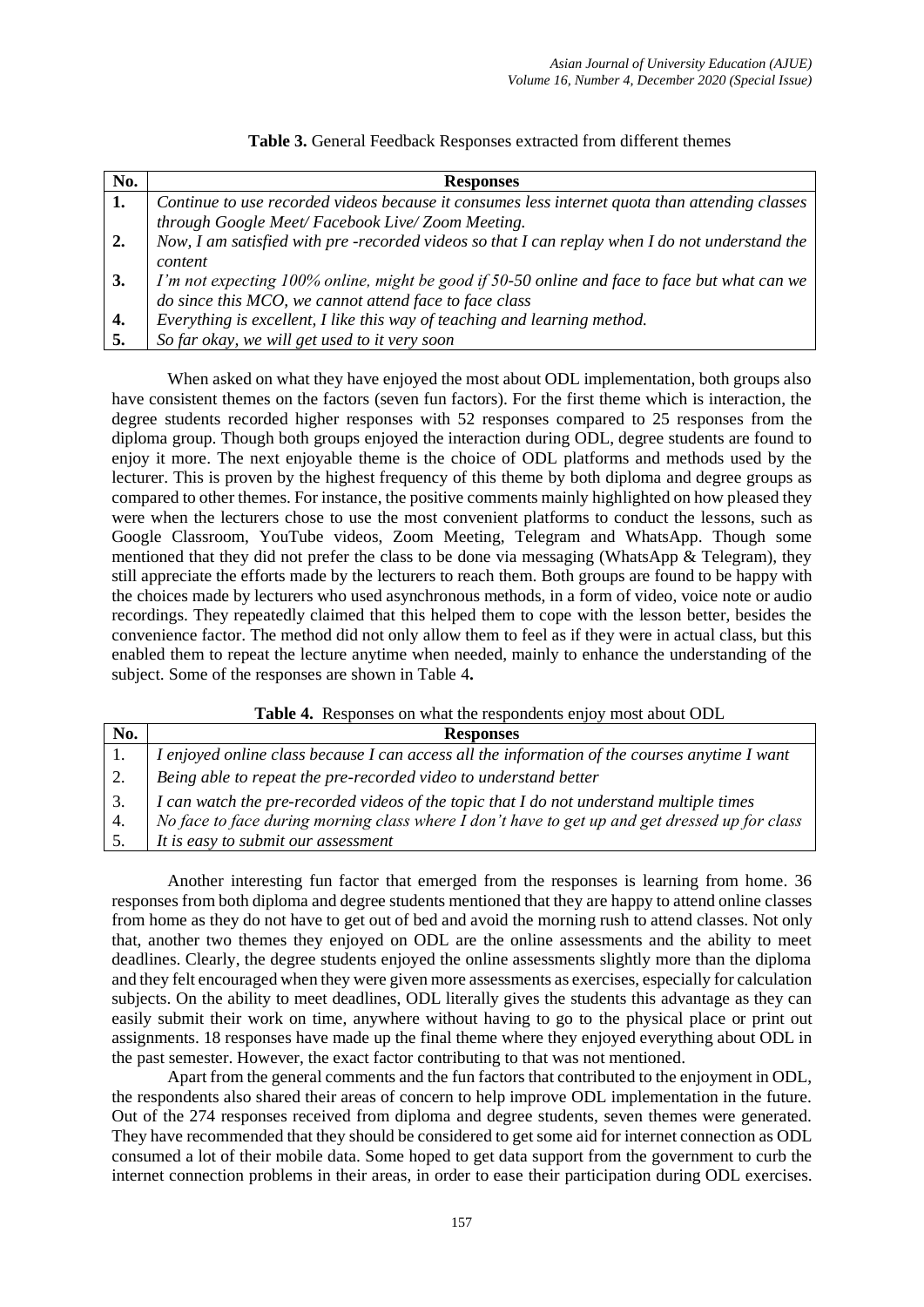However, the recommendation came from mostly the diploma students with 25 responses, and only five responses were derived from the degree students. This response is related to the platforms and methods used by the lecturers. For instance, some requested that lecturers should not use live applications such as Google Meet, Facebook Live and Zoom Meeting as these consumed a lot of mobile data. As the students had many classes to attend, one-hour session of each real time online meeting has exhausted their data allocation for the week. 76 respondents strongly recommend the theme of using more prerecorded videos compared to other methods. Chung (2020) found that asynchronous learning using google classroom and YouTube videos was the most preferred online learning method during the COVID-19 pandemic.

Other than that, quite a significant number of recommendations come from the next theme, which is the request for lecturers to make ODL lessons be more interesting. Both diploma and degree students think that lecturers should make ODL lessons more interesting with games, by including other videos besides the lecture videos and providing more online quizzes such as Kahoot! (Chung, Amir & Mathew, 2020). On top of that, the students also suggested that the lecturers who use ODL need to improve clarity of instructions, offer more exercises and examples, and prepare interesting lesson materials. These will not only make ODL more interesting, but it will also be enriching at the same time. The next concern has an interesting finding. Both groups suggested reducing the number of assignments, with 10 diploma students and only two responses from the degree group. The degree students seemed to accept the load better, where instead of reducing the total number of assignments, they requested for longer time to complete the assignments.

Moreover, the next emerging theme is time management and scheduling. The 27 responses raised their concerns on proper time management, not only for the lecturers but also themselves. Most suggested that the online classes should follow the official timetable to help the students to cope better, while others recommended to be given more time in the completion of tasks. The final theme is 'others' where the respondents mentioned that ODL will improve to be better in the coming semester. Some of the quotes are summarized in Table 5.

|  | Table 5. Recommendation Responses extracted from different themes |  |  |  |  |  |
|--|-------------------------------------------------------------------|--|--|--|--|--|
|--|-------------------------------------------------------------------|--|--|--|--|--|

| No. | <b>Responses</b>                                                                                                                                                          |
|-----|---------------------------------------------------------------------------------------------------------------------------------------------------------------------------|
| 1.  | Due to internet connection matters, I hope that the time given to $do/$ finish an online task                                                                             |
|     | especially during the test to be a little bit longer.                                                                                                                     |
| 2.  | There is nothing to improve, all the lecturers are doing their best                                                                                                       |
| 3.  | Consider the students who have no stable internet connection.                                                                                                             |
| 4.  | So far everything is fine now. It is just that for next semester or upcoming semester, I prefer                                                                           |
|     | to have face to face classes. Hopefully this COVID-19 will end soon and will have a class as                                                                              |
|     | usual. Everything is doing good now and I still can learn through online learning. But not                                                                                |
|     | for calculation parts.                                                                                                                                                    |
| 5.  | When uploading something to Google Classroom, please inform the students, because<br>sometimes Google Classroom takes a bit slow/late to send the notification to me. For |

*example, when having a quiz. It takes time to load.*

A comparison between the diploma and the degree students' perspectives draws some interesting and important findings. The findings show that many of the students have positive perceptions about ODL implementation in the past semester. This is supported by the positive feedback and the fun factors highlighted by the respondents. Some indicated that ODL should not be continued in the future semesters due to poor internet connection, budget constraints and time management issues. Poor internet connection is the major setback that plagued many students during this unprecedented COVID-19 pandemic. Although many of them indicated satisfaction with online learning, poor internet connection was a major factor that contributed to their lack of intention to continue using it in the future. (Chung & Mathew, 2020). One of the findings indicates that the students enjoyed the interaction when using ODL as a learning method. This finding is consistent with the importance of having active interaction between the instructor and the students for a more effective learning (Maboe, 2017).

Overall, it can be concluded that in general, respondents in this study have accepted ODL implementation, although some issues remained to be solved. The negative points were related to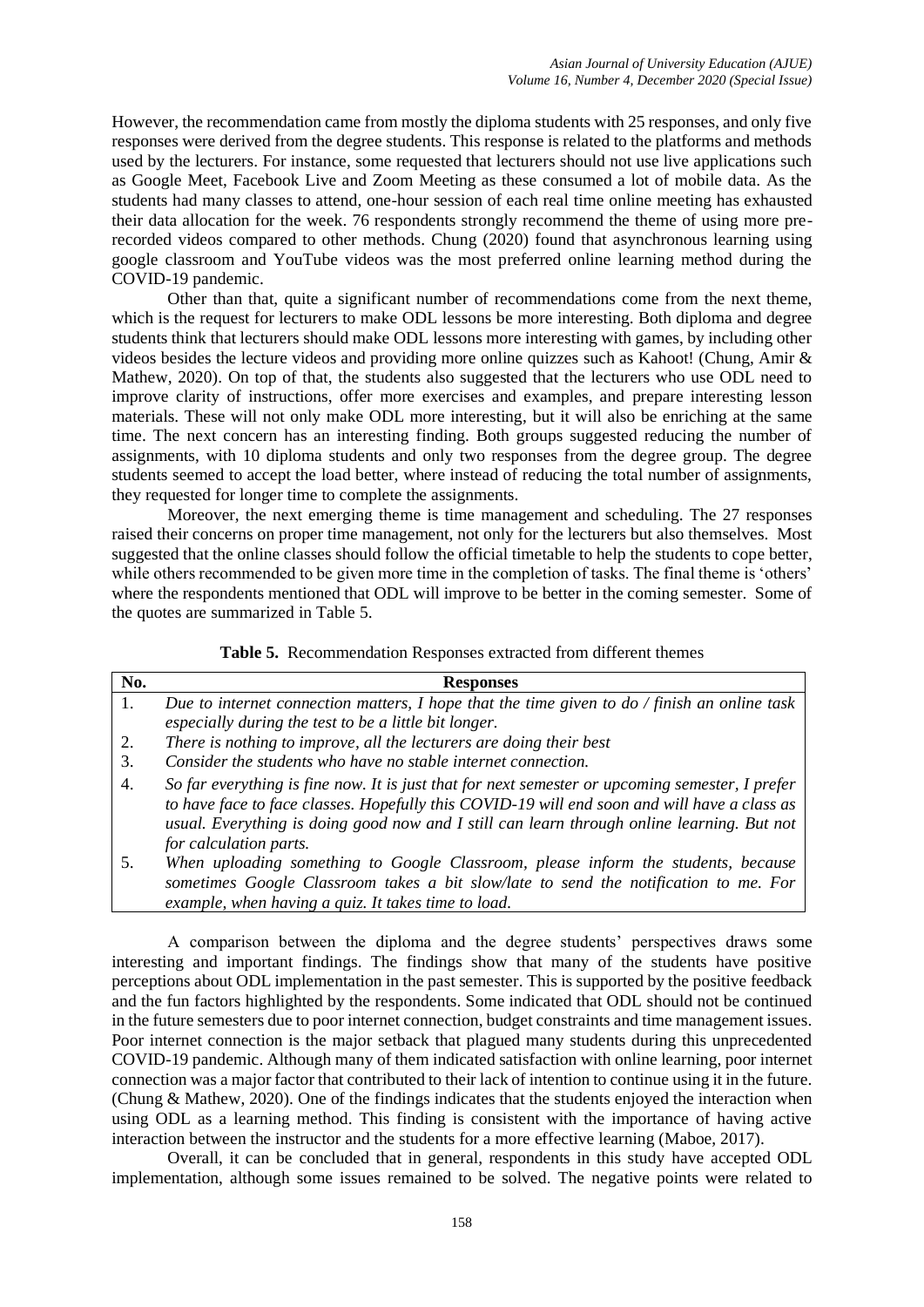technical problems of ODL such as limited internet data and connection, and methods rather than the subject contents delivery. This is consistent with the past findings in past research on ODL and elearning (Chung, Supramaniam & Dass, 2020; Çakýroglu, 2014; Cole, Shelly & Swartz, 2014). Being engaged in OLD as first timers for most users, ODL flexibility seems to be a hard rule to follow due to the old norm which has fixed time for formal lesson delivery. The needs to address issues raised by the students are critical as these affect the learners' emotions in class. Though the meet ups in ODL are not physical, the communication demands attention from both parties. Recognizing the emotions of learners has proven its benefits such as better students' engagement and high motivation, to strive for good scores for the subject (Bouhlal, Aarika, Abdelouahid, Elfilali, & Benlahmar, 2020). The finding also found that the students demand for a more interesting ODL lesson. One of the methods is by adapting the art of story re-telling; videotaping the story telling. Millennial generations today love videos and visuals to make sense of their learning (Chan, 2019).

# **4. Conclusions and Future Direction**

In conclusion, university students have shown positive feelings about the overall implementation of ODL. The contributing factors to this are due to the encouraging initiatives by the lecturers in their lesson delivery and the ODL platforms used. The platforms that are very popular and most preferred are the asynchronous methods, where they can replay the lessons at any other time needed. Some indicated that ODL should not be continued in the future semester, due to poor internet connection, budget constraints and time management issues. Therefore, ODL in the previous semester has been successfully implemented with several improvement measures required. Despite the challenges faced in ODL implementation in the past, the opportunity to innovate teaching is available for the instructors to explore. On the positive note, ODL as the post COVID-19 new norm has proven that learning has no boundaries. Instead of conducting lessons within the four walls in the traditional norm, the implementation of ODL will take teaching and learning to a whole new level and unleash creativity for both learners and instructors. This can be done through the development of interactive teaching and learning materials, expanding the audience to reach through Massive Open Online Courses (MOOCs), and blend the traditional approach with ODL tools such as fun online games and quizzes (Ghazali, Nordin, Abdullah, & Ayub (2020). These ODL tools and methods allow both instructors and learners to enjoy the interaction, which is often perceived to be missing during ODL. Future research should consider getting insights from the instructors to match the expectation of both parties on ODL implementation.

## **5. Acknowledgements**

The authors would like to express gratitude and special thanks to the Management of UiTM Cawangan Sarawak for the training grant and to the committee of InnoSTRE 2020 Special Edition for the opportunity to participate in the conference. The authors would also like to thank all students who participated as respondents of the study for their willingness to share their valuable feedback to complete this paper.

## **6. References**

Abdelmalak, M. (2015). Web 2.0 Technologies and Building Online Learning Communities: Students' Perspectives. *Online Learning*, *19*(2), n2.

- Adnan, M., & Anwar, K. (2020). Online Learning amid the COVID-19 Pandemic: Students' Perspectives. *Online Submission*, *2*(1), 45-51.
- Ana, A., Minghat, A.D., Purnawarman, P., Saripudin, S., Muktiarni, M., Dwiyanti, V. & Mustakim, S. S. (2020). Students' Perceptions of the Twists and Turns of E-learning in the Midst of the Covid
	- 19 Outbreak. *Romanian Journal for Multidimensional Education. 12(1)*, 15-26. https://doi.org/10.18662/rrem/12.1sup2/242

Bouhlal, M., Aarika, K., Abdelouahid, R. A., Elfilali, S., & Benlahmar, E. (2020). Emotions recognition